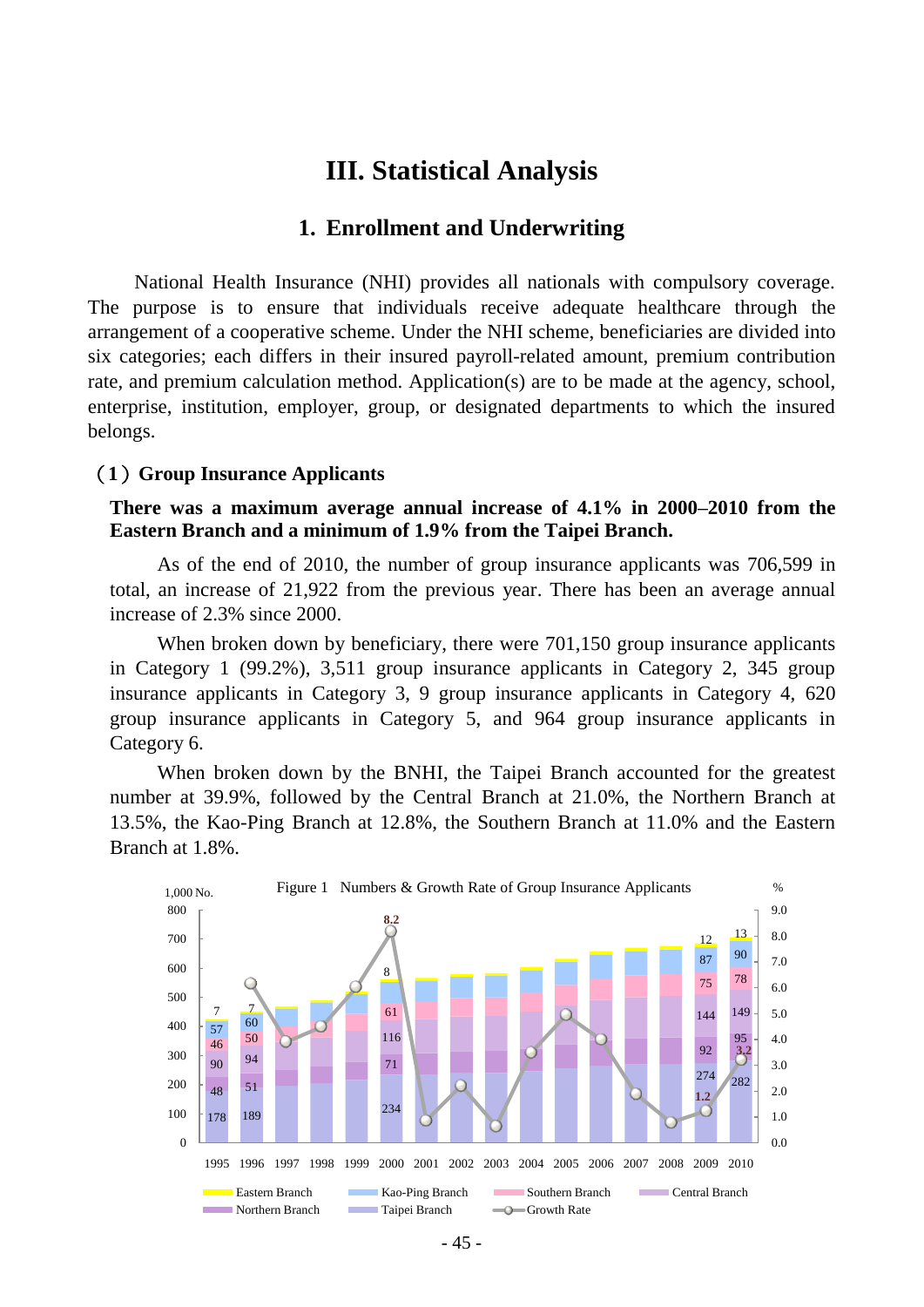When broken down by the BNHI, the number of group insurance applicants showed positive growth for all branches over the past ten years; the Northern Branch, at 0.9 percentage points, had the highest increase in share of group insurance applicants. The Taipei Branch exhibited a negative trend and the highest decrease at 1.7 percentage points.

Figure 2 Group Insurance Applicants 2010 vs. 2000



### (**2**) **Beneficiaries**

### **Over the past ten years, in terms of structural ratio, Categories 1, 2, and 3 have gone down, while Categories 5 and 6 have gone up, indicating that there has been an increase in disadvantaged groups.**

The purpose of NHI is to enhance the health of all nationals and provide fair access to medical treatment. At present, with the exception of those in corrective institutions, all nationals are covered under the insurance scheme.

By the end of 2010, the number of NHI beneficiaries increased by 48,714 from the end of the previous year. There was an increase of 1,673,661 individuals from 2000 with an average annual increase of 0.8%, of which the insured increased by 2,410,580 individuals (19.5%) with an average annual increase of 1.8%; dependents decreased by 736,919 with an average annual decrease rate 0.9%. At the end of 2010, the insured accounted for 63.2% of beneficiaries, an increase of 6.3% from the end of 2000; the average number of dependents decreased by 0.2 individuals.

When broken down by gender, 11,476,860 individuals (49.7%) were male and 11,597,627 (50.3%) were female. The sex ratio of beneficiaries was 99.0; it was 100.2 ten years ago.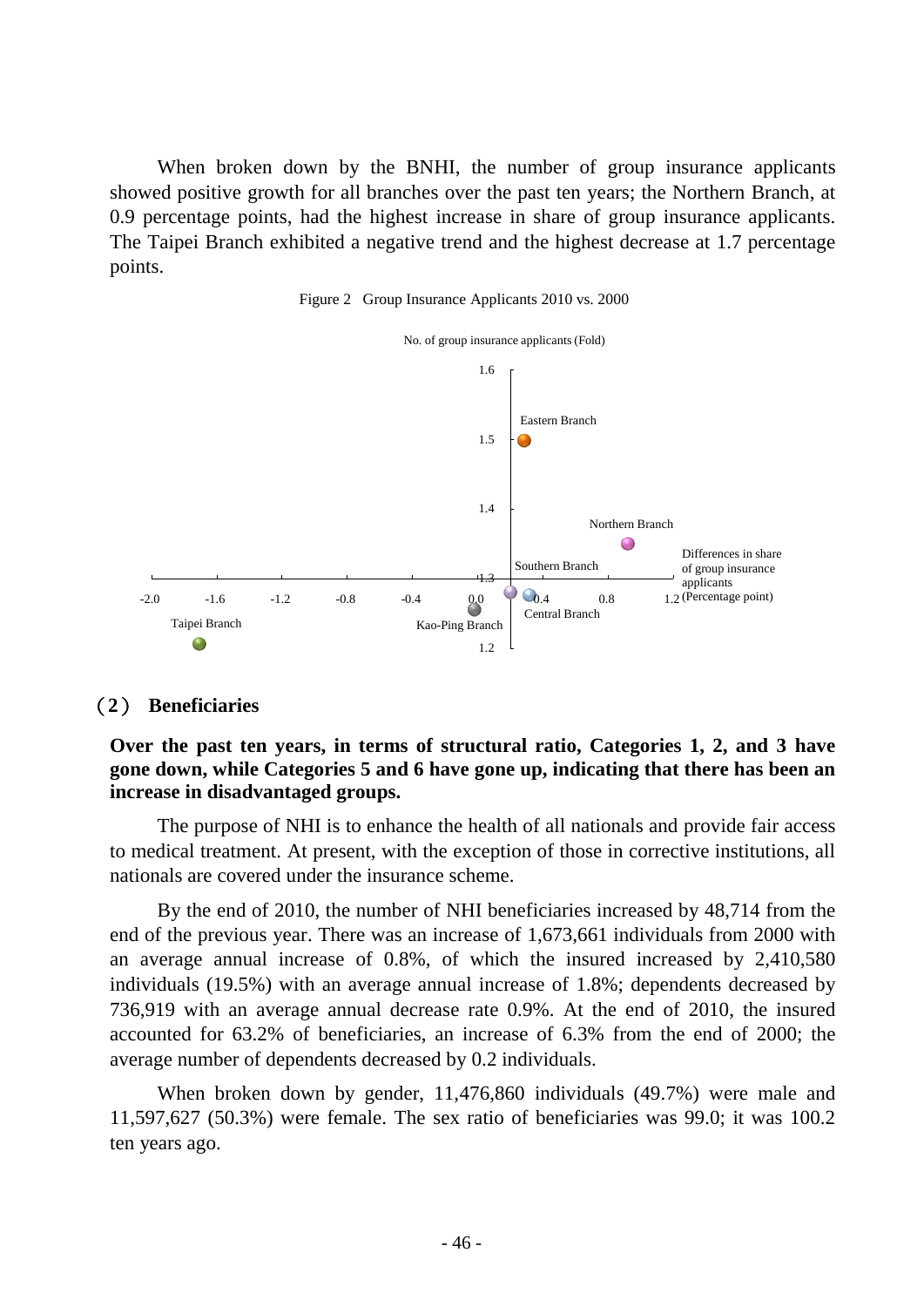

Figure 3 Numbers & Growth Rate of Beneficiaries

When broken down by age, there were more male beneficiaries than females in the <25 age group, whereas females outnumbered males for age 25 and over. At the end of 2010, the average age of beneficiaries was 37.5, an increase of 4.3 from 2000; the average age of the insured who paid the premium was 43.4, an increase of 1.7 years from 2000. In addition, the number of beneficiaries above 65 had reached 2.45 million, an increase of 555,560 from 2000, of which 383,012 were female.



When broken down by city/county, Taipei City had the highest number of beneficiaries at 4,564,722 (19.8%), followed by New Taipei City at 3,173,472 (13.8%), while Lienjiang County had the smallest number at 6,960 (0.0%). Excluding the outer islands, Taitung County had the smallest number of beneficiaries at 195,492 (0.9%), followed by Chiayi City at 274,562 (1.2%).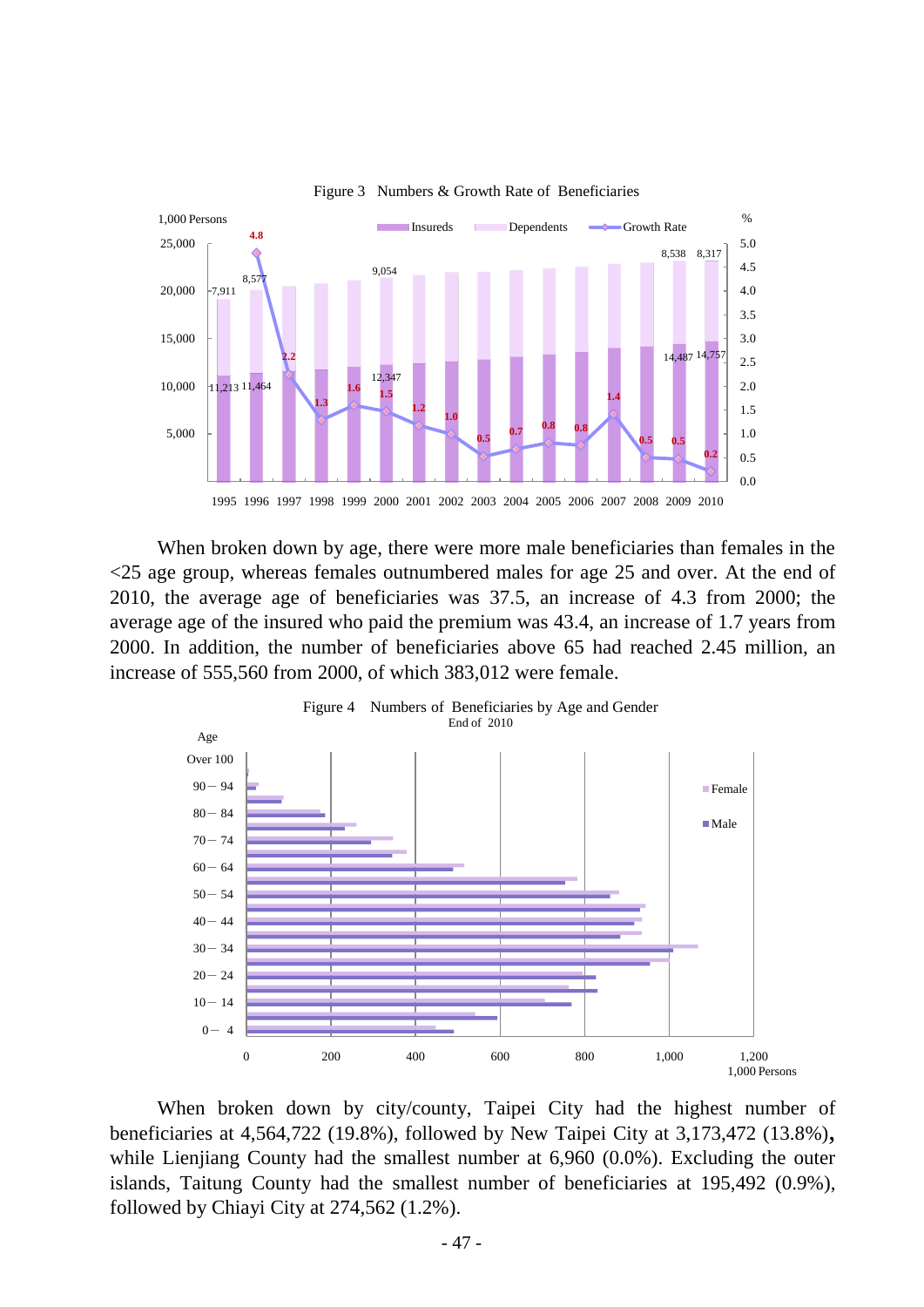When broken down by BNHI, the Taipei Branch accounted for the greatest number of beneficiaries at 8,507,019 (36.9%), followed by the Central Branch at 4,175,760 (18.1%) while the Eastern Branch accounted for the smallest number at 493,835 (2.1%). Compared to the end of 2000, the Taipei and Northern Branches showed positive trends in both number of beneficiaries and share of beneficiaries; the Northern Branch had the highest increase in share of beneficiaries at 1.3 percentage points. On the other hand, the Eastern, Central, Southern, and Kao-Ping Branches showed negative trends in share of beneficiaries; the Kao-Ping Branch had the highest decrease at 0.9 percentage points.



The national economy was adversely affected by the international financial crisis. In 2010, while Category 1 had the highest number of beneficiaries (53.1%), the proportion of Category 1 decreased by 0.5 percentage points compared to 2000, Category 2 decreased by 0.3 percentage points, and Category 3 decreased by 3.2 percentage points. On the other hand, Categories 5 and 6 increased by 0.5 and 3.1 percentage points, respectively. The proportion of disadvantaged minority groups also significantly increased.



<sup>-</sup> 48 -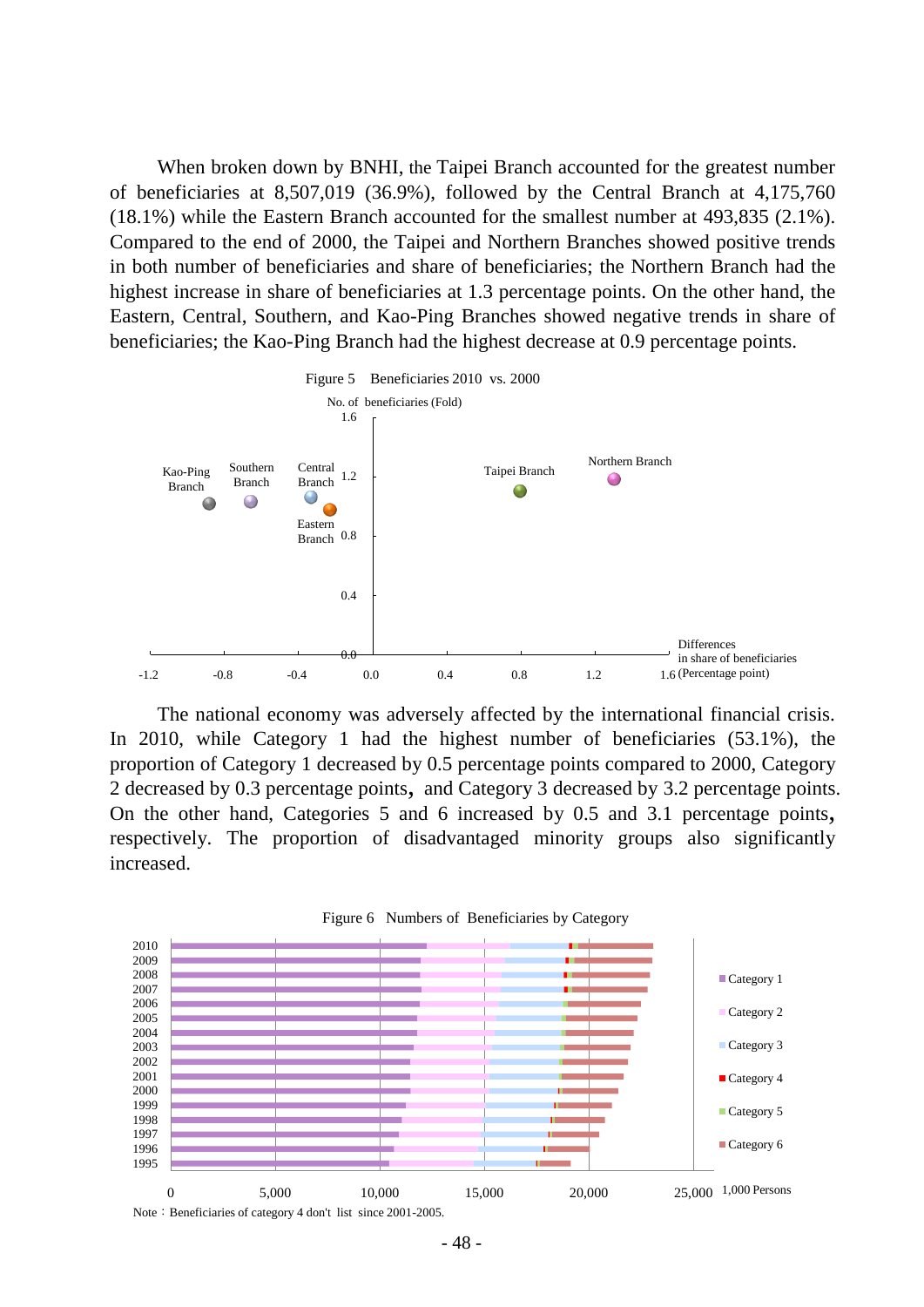#### (**3**)**The Insured Payroll-Related Amount**

## **At the end of 2010, the average insured payroll-related amount was NT\$32,544; the average increase of the insured payroll-related amount from 2000–2010 was 2.6%**

In 2009, in order to strengthen the premium collection base, the BNHI guided people to insure in correct insurance status. In addition, the BNHI also held reviews regarding the insured payroll-related amount. For those with lower than the correct insured amount, the BNHI notified group insurance applicants to adjust premiums directly to increase premium revenues.

At the end of 2010, the average insured payroll-related amount was NT\$32,544. The average insured payroll-related amounts for Categories 1 to 3 were NT\$37,596, NT\$25,813, and NT\$21,000, respectively, with the highest for professional and technical personnel at NT\$70,404, followed by teaching personnel from public and private institutions and government employees at NT\$55,684. The premiums for Category 4 and 5 were the same, at NT\$1,367, and was NT\$1,249 for Category 6.

When broken down by the insured payroll-related amount, the number of insured was largest at NT\$21,000, with 3,401,702 individuals (23.1%), followed by NT\$17,280, with 1,413,481 individuals (9.6%).

When broken down by the average insured payroll-related amount and taking into consideration the effects of the global economic recession, the average insured payroll-related amount for Category 1 increased by only 1.6% over the previous year, of which Item 1 of Category 1 had the highest average annual increase (6.7%) over the past ten years; Category 2 increased by 2.9%, with an average annual increase of 2.7%. The average insured payroll-related amount for Category 3 increased from NT\$16,501 by the end of 1995 to NT\$19,200 by the end of 1998, and was adjusted again to NT\$21,000 by the end of 2007.



1995 1996 1997 1998 1999 2000 2001 2002 2003 2004 2005 2006 2007 2008 2009 2010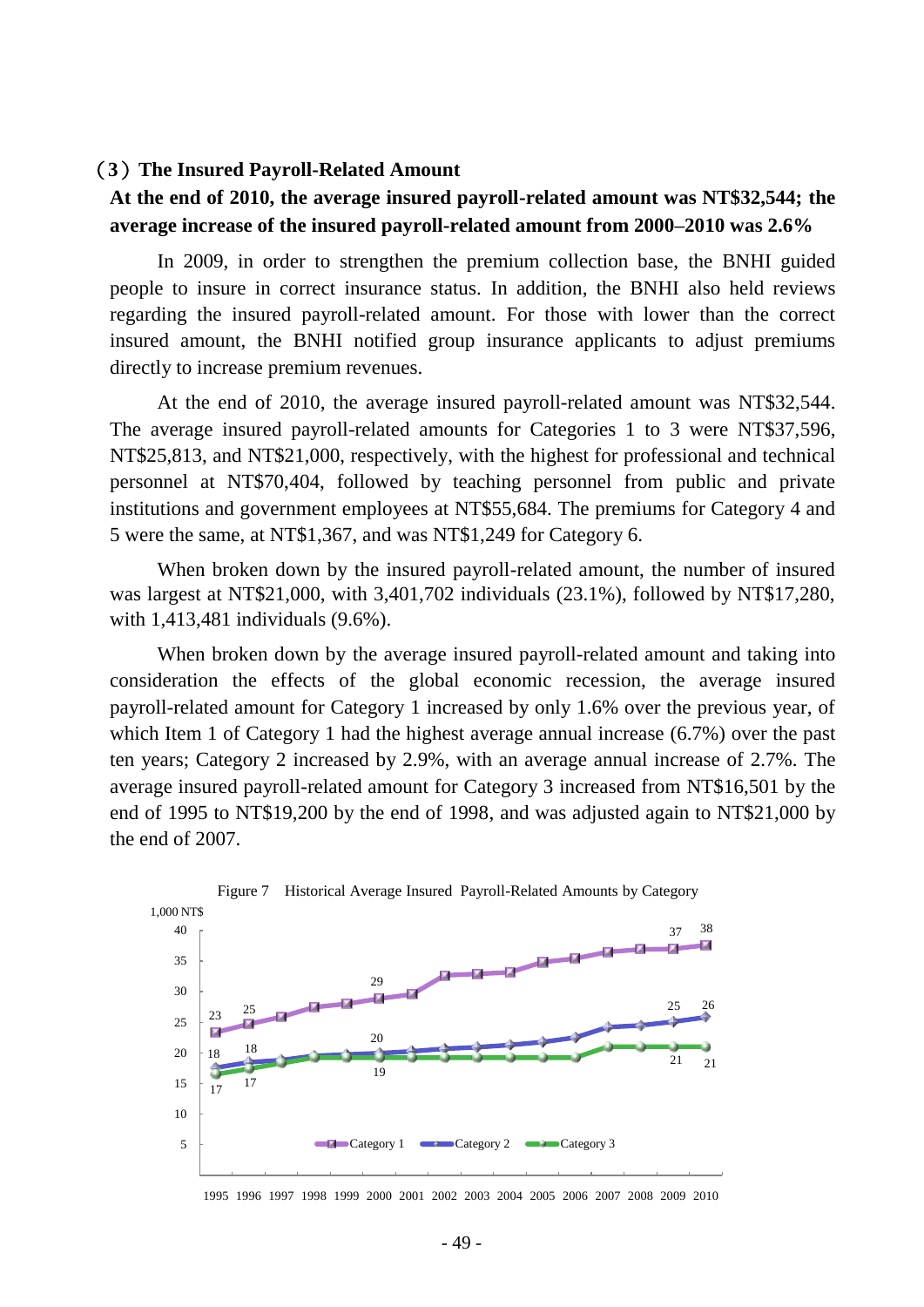#### (**4**)**Premium Receivables**

**The average annual increase of premium contributions in 2000–2010 was 4.0% for beneficiaries, 5.3% for group insurance applicants, and 3.3% for government subsidies.**

Premium revenues are the main source of funds for NHI. The rates of premium contributions vary by the type of insured. Category 4 beneficiaries, low-income households, and unemployed veterans receive full subsidies from the government.



Figure 8 Historical Premium Receivables

Premium receivables were NT\$437 billion in 2010, an increase of NT\$52,183 million from the previous year and an increase of NT\$150 billion from 2000, with an average annual increase of 4.0%; of which, Category 1 showed an increase of NT\$37,299 million from the previous year and an increase of NT\$108 billion from 2000, with an average annual increase of 5.1%. Category 2 showed an increase of NT\$7,541 million from the previous year and an increase of NT\$22 billion from 2000, with an average annual increase of 4.8%. Category 3 showed an increase of NT\$3,318 million from the previous year and an increase of NT\$2,294 million from 2000, with an average annual increase rate 0.6%. Category 4 showed a decrease of NT\$10 million from the previous year and an increase of NT\$1,463 million from 2000, with an average annual increase of 10.1%. Category 5 showed an increase of NT\$476 million from the previous year and an increase of NT\$2,590 million from 2000, with an average annual increase of 9.7%. Category 6 showed an increase of NT\$3,559 million from the previous year and an increase of NT\$13 billion from 2000, with an average annual increase of 2.6%.